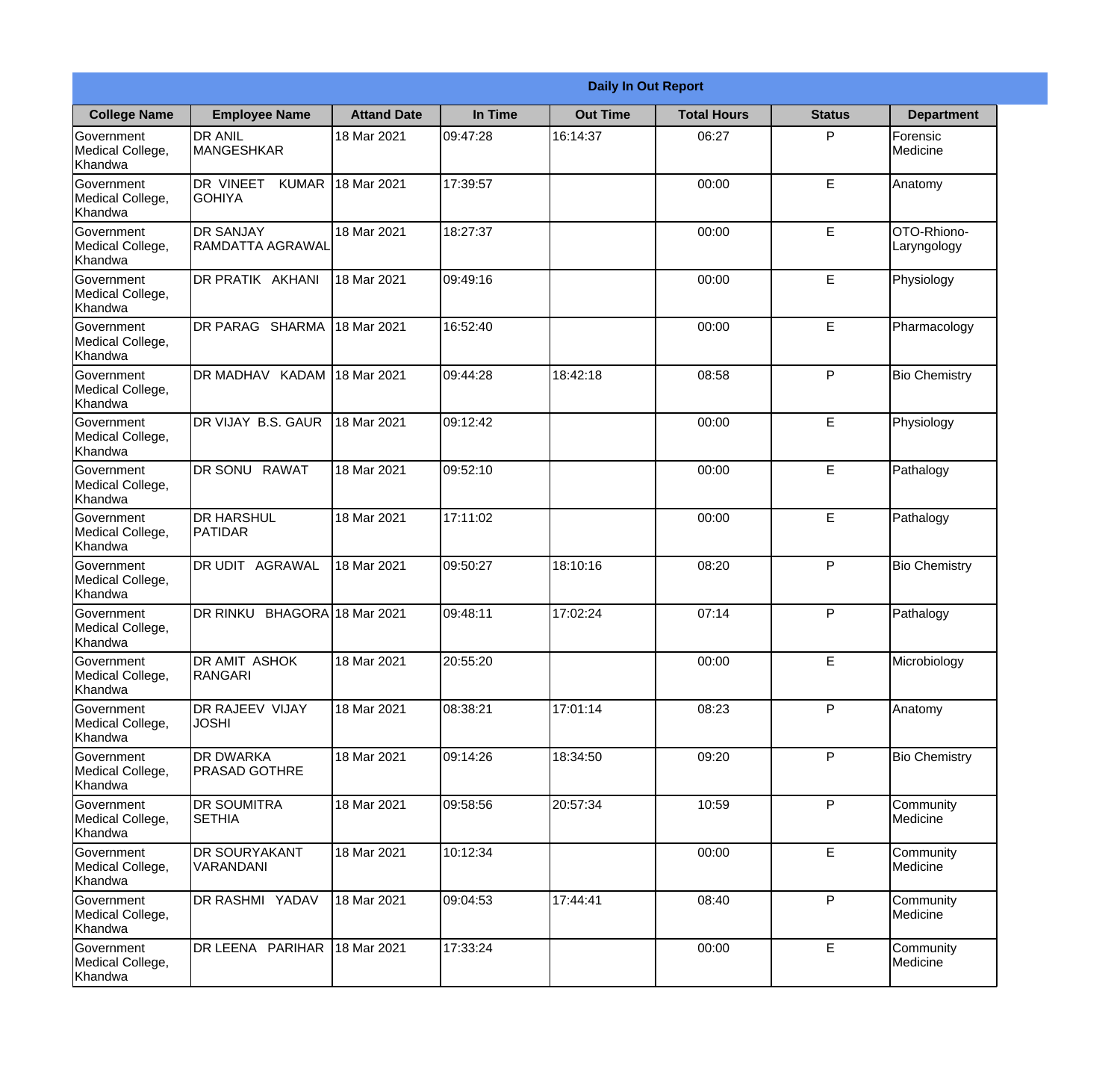| <b>Designation</b>                  | <b>Category</b>     |
|-------------------------------------|---------------------|
| Assistant Professor   Para Clinical |                     |
| Professor                           | <b>Non Clinical</b> |
| Professor                           | Clinical            |
| <b>Assistant Professor</b>          | Non Clinical        |
| Professor                           | Para Clinical       |
| Assistant Professor   Non Clinical  |                     |
| Associate Professor Non Clinical    |                     |
| Demonstrator/Tutor   Para Clinical  |                     |
| Assistant Professor   Para Clinical |                     |
| Associate Professor Non Clinical    |                     |
| Assistant Professor                 | Para Clinical       |
| Professor                           | Para Clinical       |
| Assistant Professor   Non Clinical  |                     |
| Demonstrator/Tutor   Non Clinical   |                     |
| Assistant Professor   Para Clinical |                     |
| Demonstrator/Tutor   Para Clinical  |                     |
| <b>Assistant Professor</b>          | Para Clinical       |
| <b>Assistant Professor</b>          | Para Clinical       |

## **Daily In Out Report**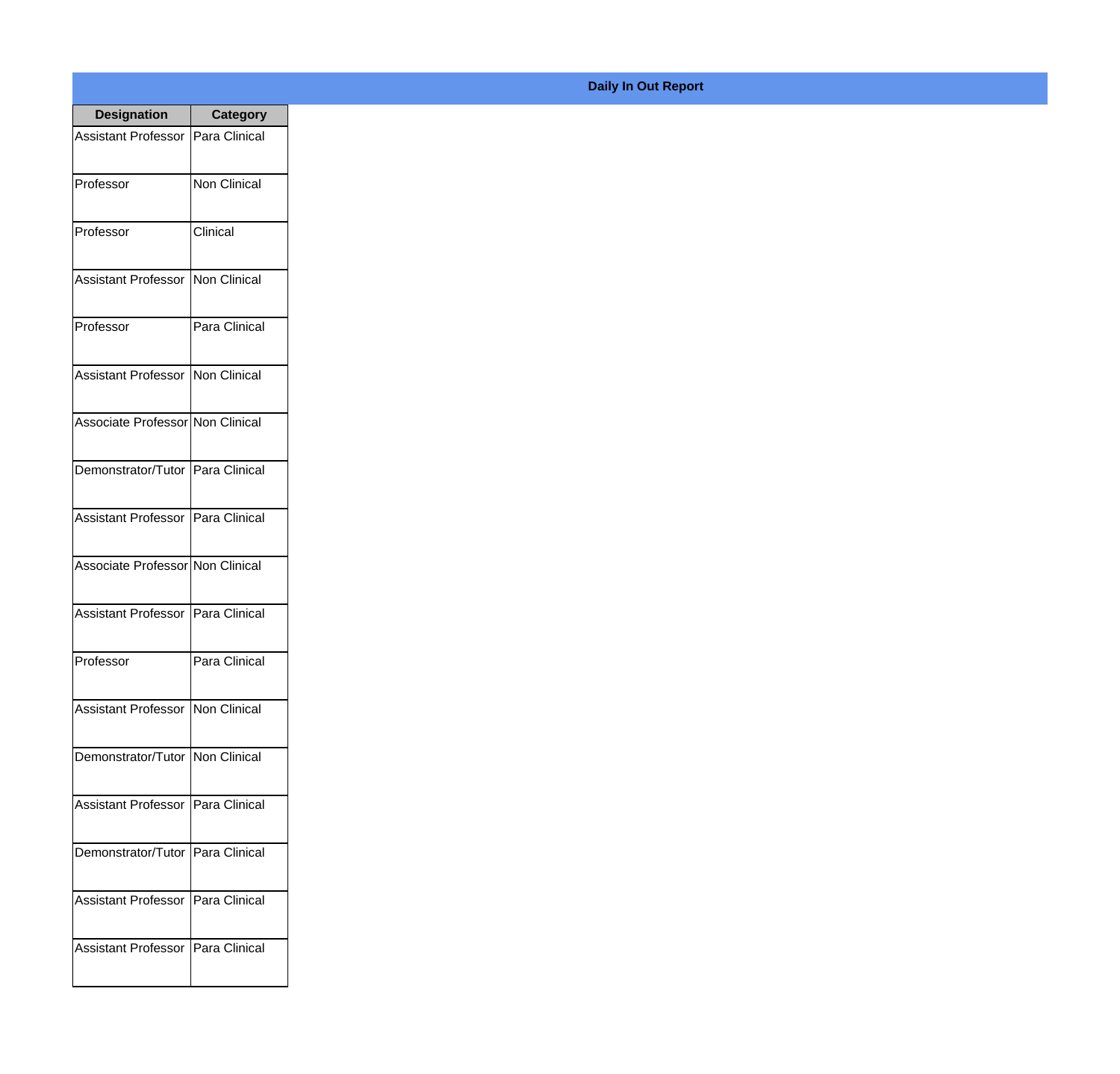|                                                         |                                                 |             |          |          | <b>Daily In Out Report</b> |              |                                           |
|---------------------------------------------------------|-------------------------------------------------|-------------|----------|----------|----------------------------|--------------|-------------------------------------------|
| <b>Government</b><br>Medical College,<br>Khandwa        | <b>MR PIYUSH KUMAR</b><br><b>MISHRA</b>         | 18 Mar 2021 | 10:49:02 | 17:49:35 | 07:00                      | $\mathsf{P}$ | Community<br>Medicine                     |
| <b>Government</b><br>Medical College,<br>Khandwa        | DR SACHIN PARMAR 18 Mar 2021                    |             | 11:10:08 | 18:59:22 | 07:49                      | $\mathsf{P}$ | Community<br>Medicine                     |
| <b>Government</b><br>Medical College,<br>Khandwa        | DR PRAMILA VERMA 18 Mar 2021                    |             | 13:39:44 |          | 00:00                      | E            | Paediatrics                               |
| Government<br>Medical College,<br>Khandwa               | <b>DR DURGESH</b><br>SONARE                     | 18 Mar 2021 | 10:40:07 |          | 00:00                      | E            | Dermatology, Ven<br>ereology &<br>Leprosy |
| Government<br>Medical College,<br>Khandwa               | DR MANOJ BALKE                                  | 18 Mar 2021 | 09:39:33 | 17:15:20 | 07:36                      | P            | Ophthalmology                             |
| <b>Government</b><br>Medical College,<br><b>Khandwa</b> | <b>DR GARIMA</b><br><b>AGRAWAL VARSHNEY</b>     | 18 Mar 2021 | 09:53:18 |          | 00:00                      | E            | Paediatrics                               |
| Government<br>Medical College,<br>Khandwa               | <b>DR PRIYA KAPOOR</b><br><b>KAPOOR</b>         | 18 Mar 2021 | 09:24:05 | 15:29:55 | 06:05                      | P            | Pathalogy                                 |
| Government<br>Medical College,<br>Khandwa               | <b>DR RAJENDRA</b><br><b>SINGH MANDLOI</b>      | 18 Mar 2021 | 09:04:39 | 17:29:25 | 08:25                      | P            | <b>Bio Chemistry</b>                      |
| Government<br>Medical College,<br>Khandwa               | <b>DR SEEMA</b><br><b>SUDHAKARRAO</b><br>ISUTAY | 18 Mar 2021 | 11:09:24 |          | 00:00                      | E            | Forensic<br>Medicine                      |
| <b>Government</b><br>Medical College,<br>Khandwa        | DR RAKESH SINGH<br><b>HAZARI</b>                | 18 Mar 2021 | 16:45:05 |          | 00:00                      | E            | Pathalogy                                 |
| <b>Government</b><br>Medical College,<br>Khandwa        | <b>DR NISHA</b><br><b>IKAITHWAS</b>             | 18 Mar 2021 | 10:32:59 | 13:40:42 | 03:08                      | $\mathsf{P}$ | Psychiatry                                |
| Government<br>Medical College,<br>Khandwa               | <b>DR ANANT</b><br><b>TUKARAM PAWAR</b>         | 18 Mar 2021 | 10:23:14 | 20:54:00 | 10:31                      | P            | Community<br>Medicine                     |
| <b>Government</b><br>Medical College,<br>Khandwa        | DR SHAIKH M.KHALIQ 18 Mar 2021                  |             | 10:32:35 |          | 00:00                      | E            | <b>Bio Chemistry</b>                      |
| Government<br>Medical College,<br>Khandwa               | DR RAJU                                         | 18 Mar 2021 | 09:03:33 | 16:52:02 | 07:49                      | P            | Forensic<br>Medicine                      |
| Government<br>Medical College,<br>Khandwa               | <b>DR RANJEET</b><br><b>BADOLE</b>              | 18 Mar 2021 | 10:37:28 |          | 00:00                      | E            | <b>General Medicine</b>                   |
| Government<br>Medical College,<br>Khandwa               | <b>DR ARUN KUMAR</b><br>PARGI                   | 18 Mar 2021 | 15:38:50 |          | 00:00                      | E            | <b>General Surgery</b>                    |
| Government<br>Medical College,<br>Khandwa               | DR ASHOK<br><b>BHAUSAHEB NAJAN</b>              | 18 Mar 2021 | 10:43:00 | 16:14:43 | 05:31                      | P            | Forensic<br>Medicine                      |
| Government<br>Medical College,<br>Khandwa               | DR NITESHKUMAR<br>KISHORILAL<br><b>RATHORE</b>  | 18 Mar 2021 | 11:18:03 | 18:31:14 | 07:13                      | P            | Pharmacology                              |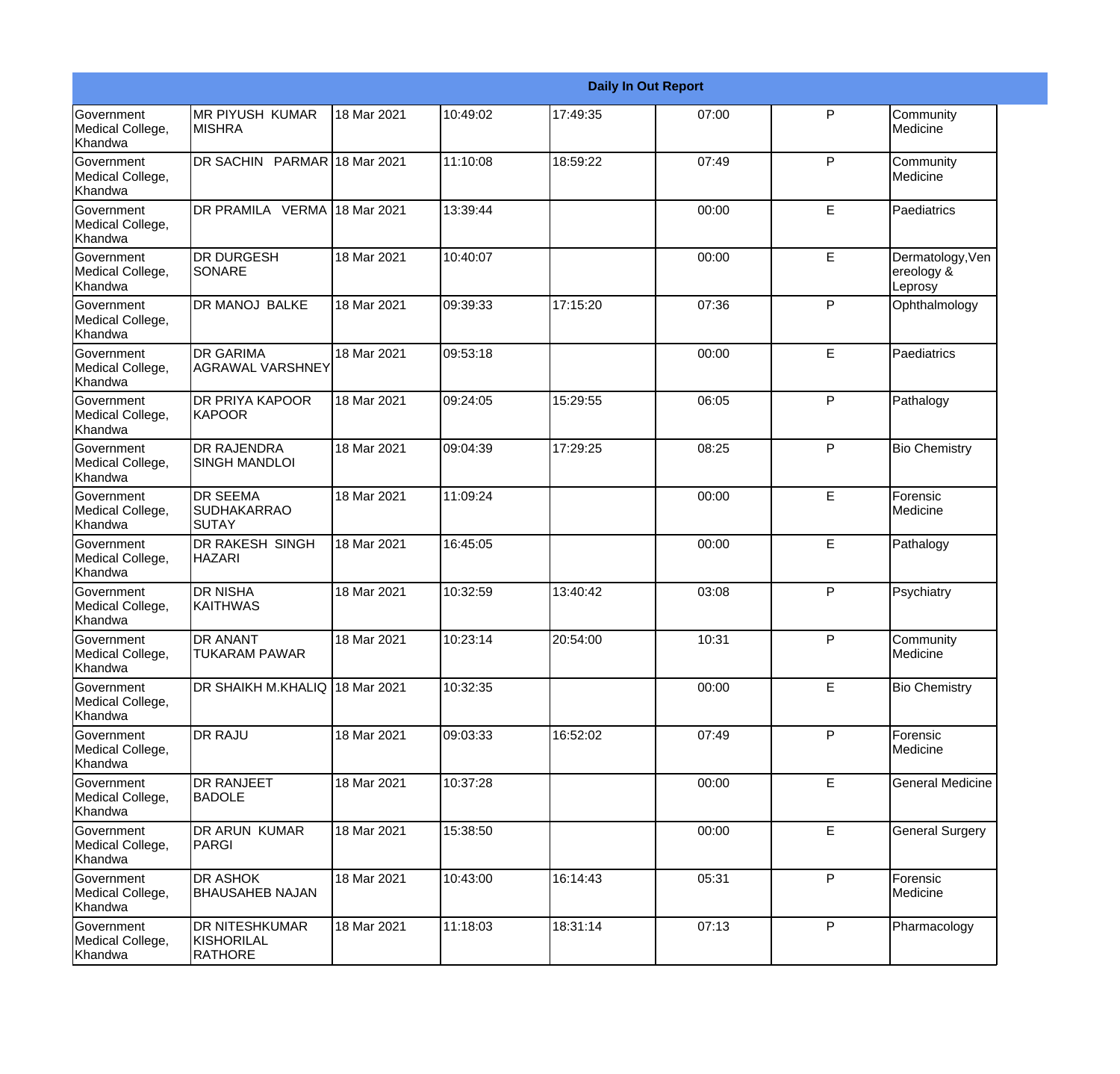| Statistician                      | Para Clinical |
|-----------------------------------|---------------|
| Assistant Professor Para Clinical |               |
|                                   |               |
| Professor                         | Clinical      |
| Assistant Professor               | Clinical      |
| Assistant Professor               | Clinical      |
| Associate Professor Clinical      |               |
| Demonstrator/Tutor Para Clinical  |               |
| Demonstrator/Tutor Non Clinical   |               |
|                                   |               |
| Professor                         | Para Clinical |
| Professor                         | Para Clinical |
| Assistant Professor Clinical      |               |
| Professor                         | Para Clinical |
| Professor                         | Non Clinical  |
| Demonstrator/Tutor Para Clinical  |               |
|                                   |               |
| Assistant Professor Clinical      |               |
| Assistant Professor Clinical      |               |
| Associate Professor Para Clinical |               |
| Demonstrator/Tutor Para Clinical  |               |
|                                   |               |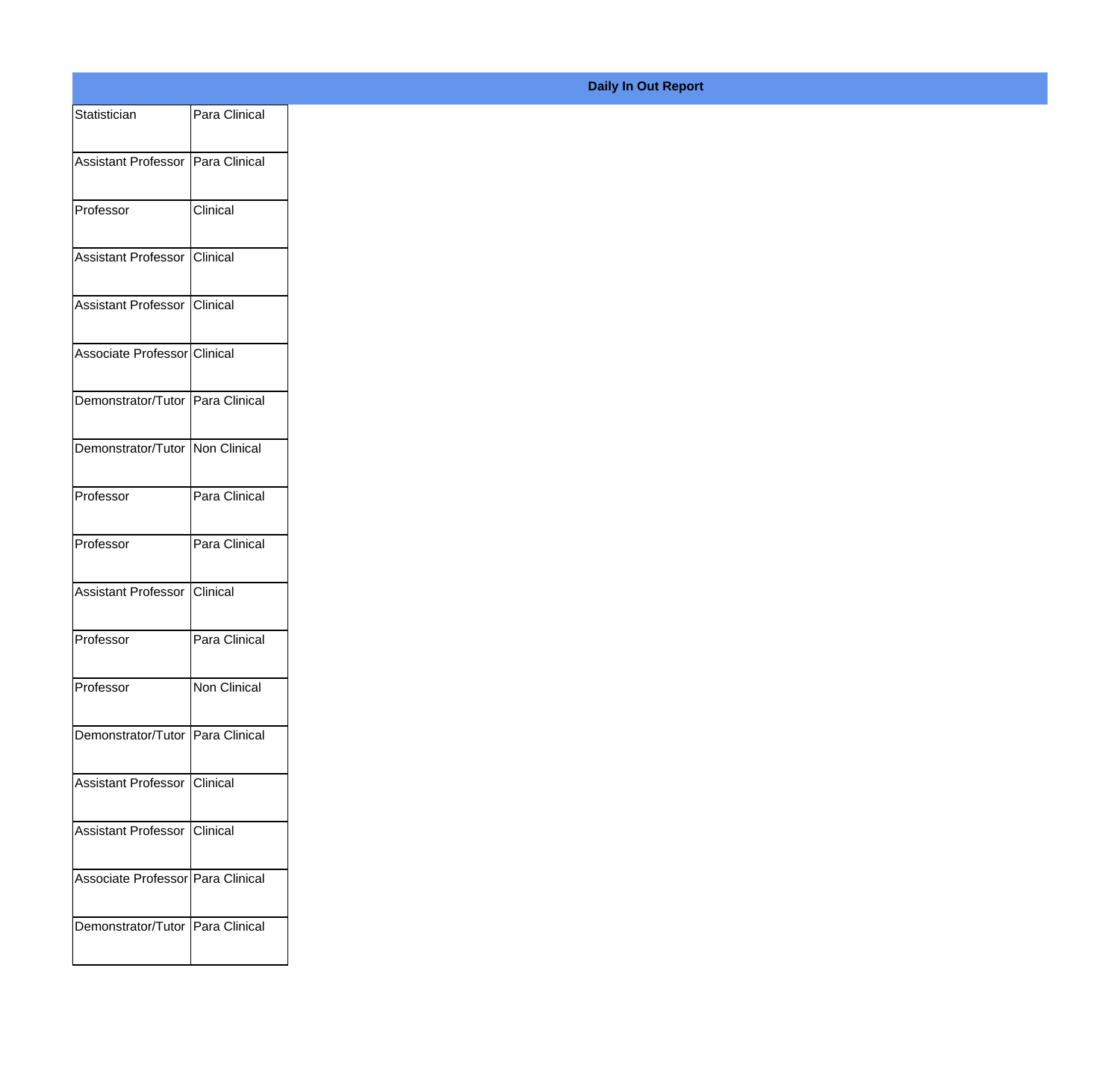|                                           | <b>Daily In Out Report</b>              |             |          |          |       |   |                             |  |  |
|-------------------------------------------|-----------------------------------------|-------------|----------|----------|-------|---|-----------------------------|--|--|
| Government<br>Medical College,<br>Khandwa | <b>DR PRIYESH</b><br>IMARSKOLE          | 18 Mar 2021 | 10:00:21 | 17:44:54 | 07:44 | P | Community<br>Medicine       |  |  |
| Government<br>Medical College,<br>Khandwa | <b>DR PRIYESH</b><br>IMARSKOLE          | 18 Mar 2021 | 18:59:15 |          | 07:44 | P | Community<br>Medicine       |  |  |
| Government<br>Medical College,<br>Khandwa | <b>DR SANGEETA</b><br><b>CHINCHOLE</b>  | 18 Mar 2021 | 11:17:48 | 16:28:37 | 05:11 | P | Physiology                  |  |  |
| Government<br>Medical College,<br>Khandwa | DR NEERAJ KUMAR                         | 18 Mar 2021 | 09:46:50 | 18:19:24 | 08:33 | P | Dentisry                    |  |  |
| Government<br>Medical College,<br>Khandwa | DR VIJAY NAYAK                          | 18 Mar 2021 | 10:59:28 | 17:01:07 | 06:02 | P | Anatomy                     |  |  |
| Government<br>Medical College,<br>Khandwa | <b>DR SUNIL</b><br><b>BAJOLIYA</b>      | 18 Mar 2021 | 09:52:30 |          | 00:00 | E | OTO-Rhiono-<br>Laryngology  |  |  |
| Government<br>Medical College,<br>Khandwa | DR NISHA MANDLOI<br>PANWAR              | 18 Mar 2021 | 09:34:29 | 17:39:20 | 08:05 | P | Obstetrics &<br>Gynaecology |  |  |
| Government<br>Medical College,<br>Khandwa | <b>DR SATISH</b><br><b>CHANDEL</b>      | 18 Mar 2021 | 10:59:36 |          | 00:00 | E | Pharmacology                |  |  |
| Government<br>Medical College,<br>Khandwa | <b>DR MUKTESHWARI</b><br><b>GUPTA</b>   | 18 Mar 2021 | 11:19:54 | 17:43:55 | 06:24 | P | Pharmacology                |  |  |
| Government<br>Medical College,<br>Khandwa | <b>DR PURTI AGARWAL</b><br><b>SAINI</b> | 18 Mar 2021 | 10:32:47 |          | 00:00 | E | Pathalogy                   |  |  |
| Government<br>Medical College,<br>Khandwa | DR YASHPAL RAY                          | 18 Mar 2021 | 11:11:37 |          | 00:00 | E | Anatomy                     |  |  |
| Government<br>Medical College,<br>Khandwa | WAGHMARE<br><b>RENU</b>                 | 18 Mar 2021 | 18:27:47 |          | 00:00 | E | Community<br>Medicine       |  |  |